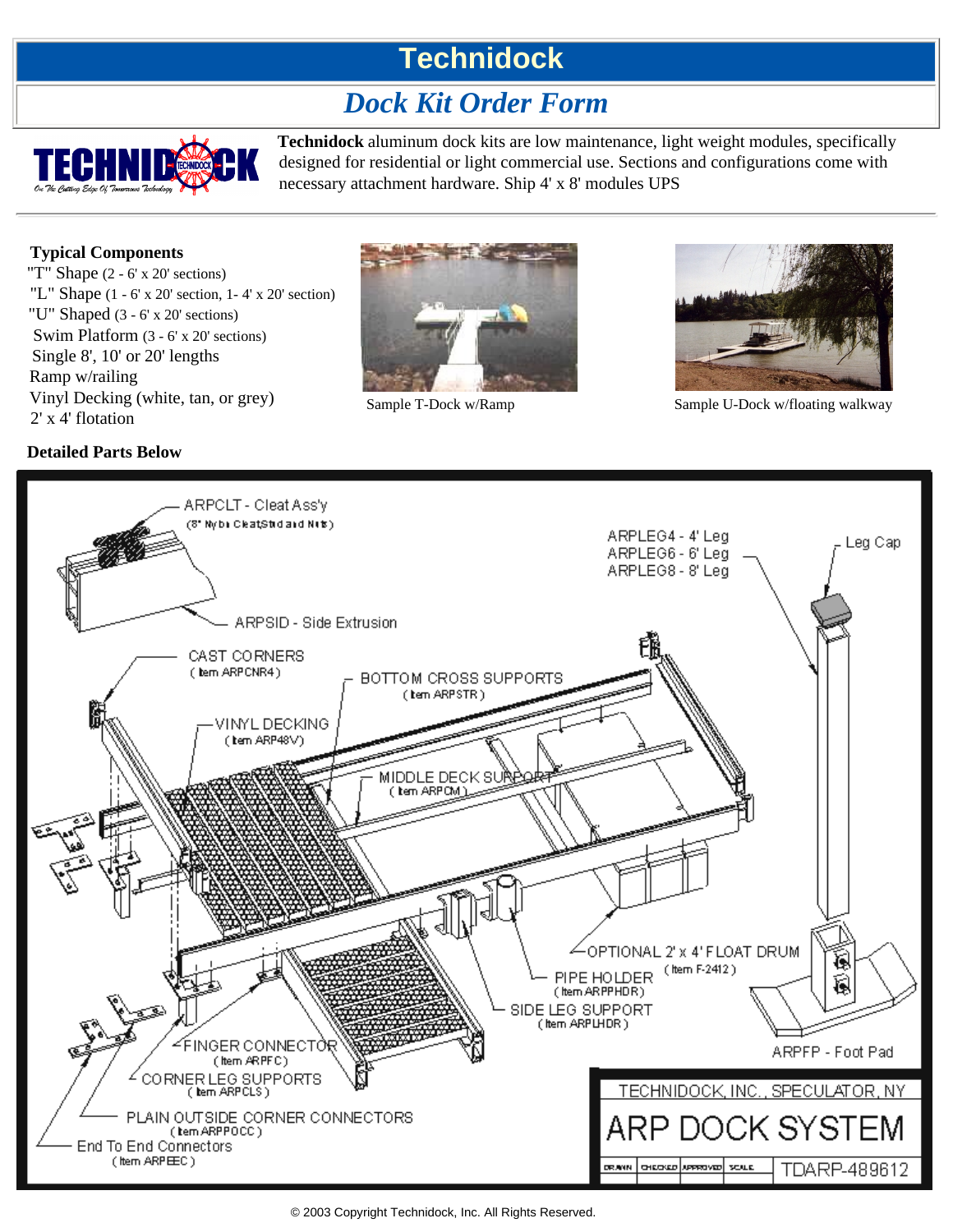# **Terms & Conditions January, 200<sup>3</sup>**

- **1. All orders must include:**
- **a. Date**
- **b. Contact Person with phone number**
- **c. Shipping and Billing Address**
- **d. Authorized signature with date**

#### **2. Pricing**

**Minimum order is \$75.00**

**All prices are FOB Speculator, NY**

**Prices and descriptions are subject to change without notice. Some items are subject to quantity discounts and a customer multiplier. For any special orders contact Technidock Customer Service (800)-55DOCKS**

### **3. Handling & Freight**

**Confirm shipping and handling charges before ordering.**

**All hardware and small quantity orders are shipped UPS Ground Service unless otherwise requested. Please note the size and weight of the items. If the weight or size exceeds UPS regulations, your product will be shipped Common Carrier. When shipping common carrier or by leased carrier, we will consolidate loads as much as possible. Consolidating freight may cause delays in shipping. Purchaser should include an expected delivery date. If consolidated shipments cannot meet expected delivery, purchaser may be required to pay increased freight charges.**

#### **4. Sales Tax**

**Owner is responsible for any applicable use taxes. If you are exempt from Sales Tax - please fax a copy of your Annual Resale Certificate properly signed and dated.**

#### **5. Customer Discount Multiplier**

**Product orders may be subject to volume discounts and a special 'customer multipler'. Multipliers are assigned by based upon volume, account status and type of order. All multipliers must be approved and confirmed by Tecnidock Contact Customer Service to receive your multiplier.**

**Email Technidock**

**Go to ORDER FORM**